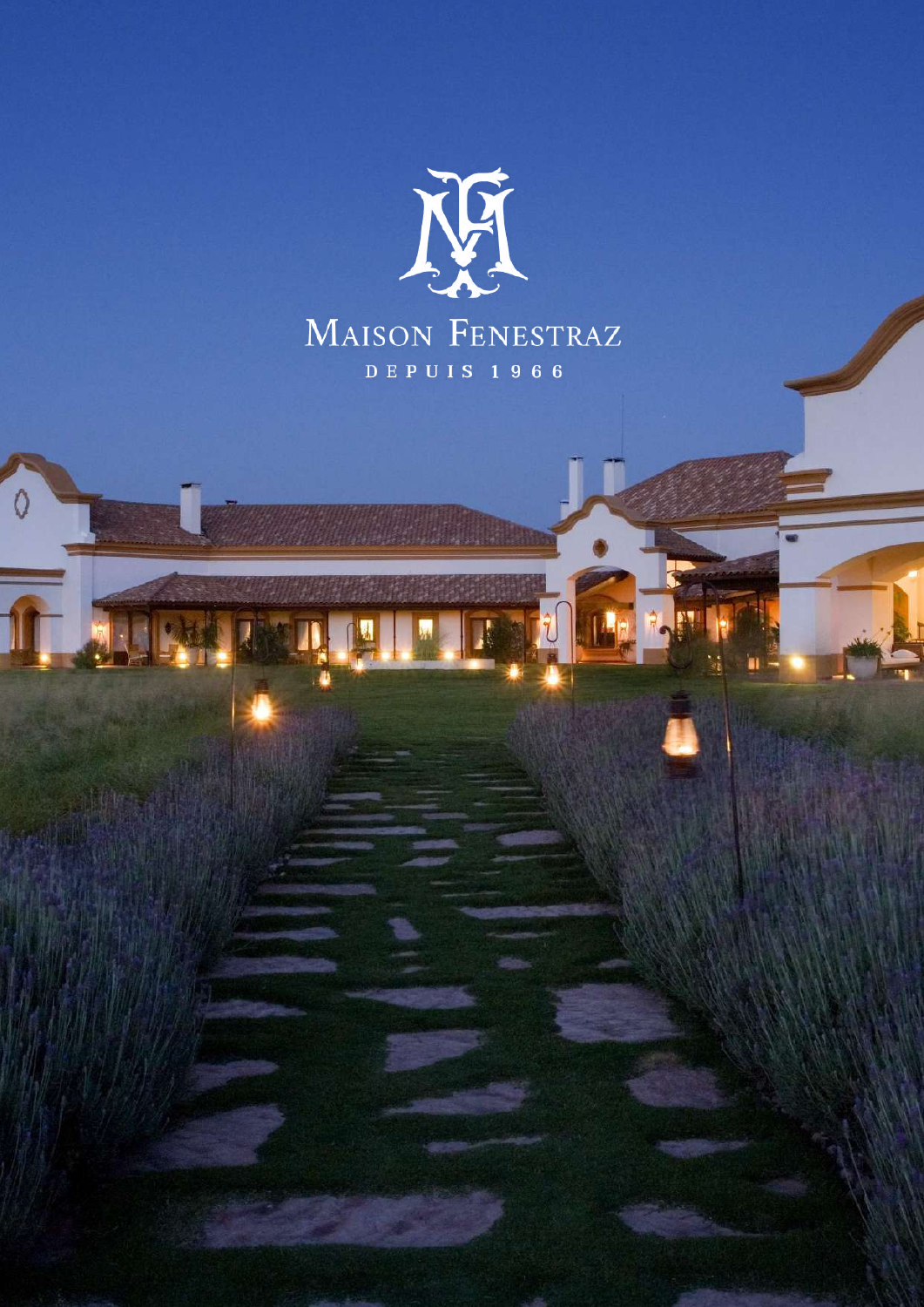## **MAISON FENESTRAZ**

*THE BEST THING ONE MAN CAN DO FOR ANOTHER IS TO SHARE HIS DREAM*

#### **Dear guests,**

We are convinced that the most unforgettable experiences are shared, not only with our loved ones but also with our environment, ecosystem and local community.

Over the years our Maisons around the world - in France, Argentina, Brazil and Italy - have been adapting themselves to our clients and the reality in which we live. Our objectives are to continue sharing with our guests new experiences that awaken all our senses, in a more responsible environment and with a more sustainable vision.

In the current context in which we live in, Maison Fenestraz is committed to adopt an ecologically responsible policy in all of its Maisons to reduce the impact on the environment. We also work hard on the growth of the local community through ethic traveling and tourism.

We know that there is still a long way to go, but by starting with the small actions great changes can be achieved.

In addition, you can find below our hygiene protocol to ensure the wellbeing and safety of all our guests and teams, facing the Covid-19 situation.

**Sincerely yours,**

**Raoul and Stéphanie Fenestraz Maison Fenestraz Owners**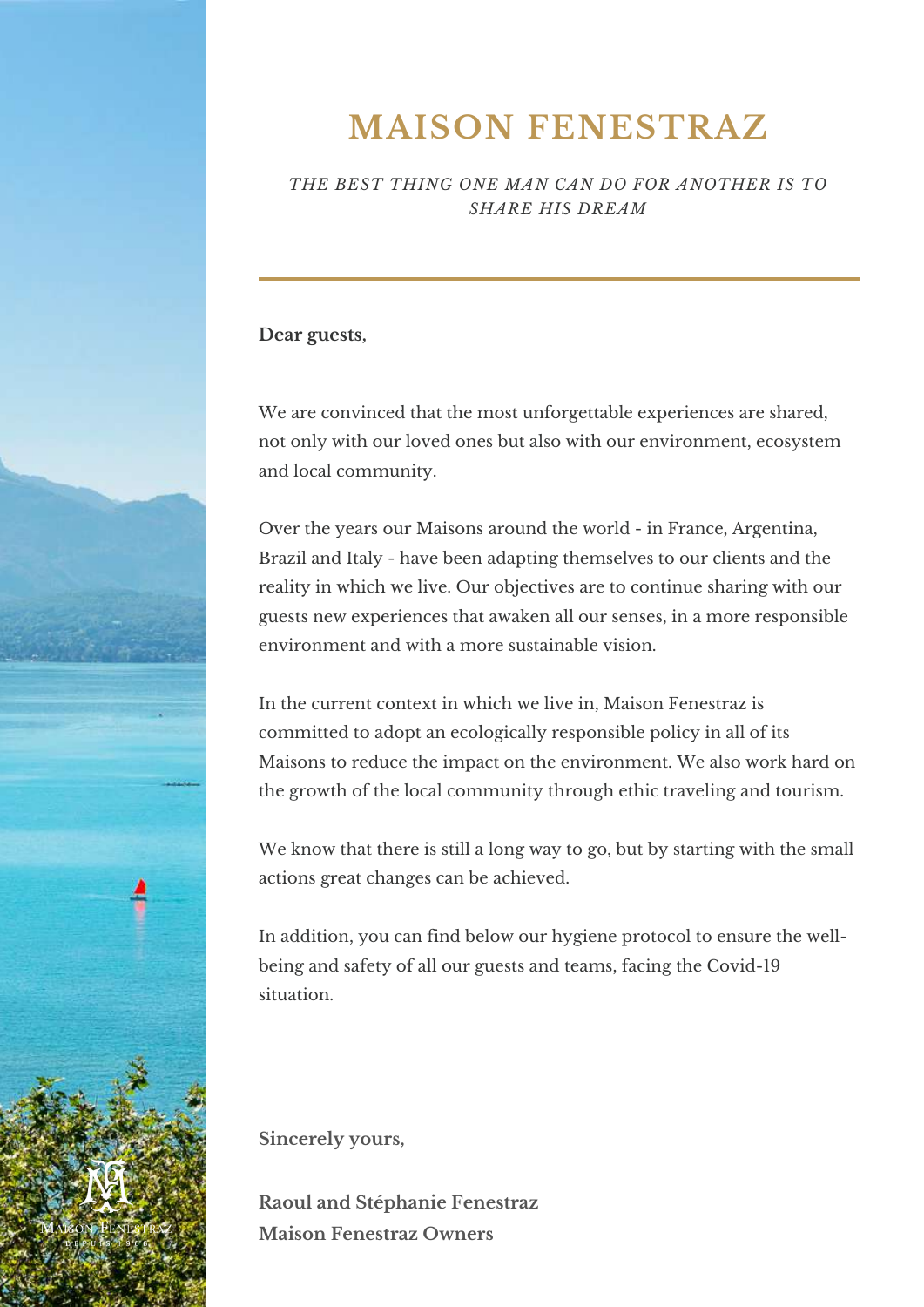

#### ARRIVAL AND TRANSFER

- For the safety of our guests we offer private transfers from and to the airport;
- As set by local governments, it is mandatory to wear face masks;
- All vehicles are equipped with alcohol gel;
- The vehicles are disinfected before each trip both inside and outside - in addition to the regular cleaning.



#### SAFETY INSTRUCTIONS

- We publish safety instructions and recommendations in all access points of the establishments;
- For further safety, safe distances are marked on the floor.



#### DISINFECTION OF SURFACES

- Surfaces are regularly disinfected: counters, rails, handles, tables, faucets, elevator call buttons, telephones, stair rails, fire extinguishers, hall switches;
- Disinfection is carried out daily and the frequency varies depending on the amount of people present and the time of the year.

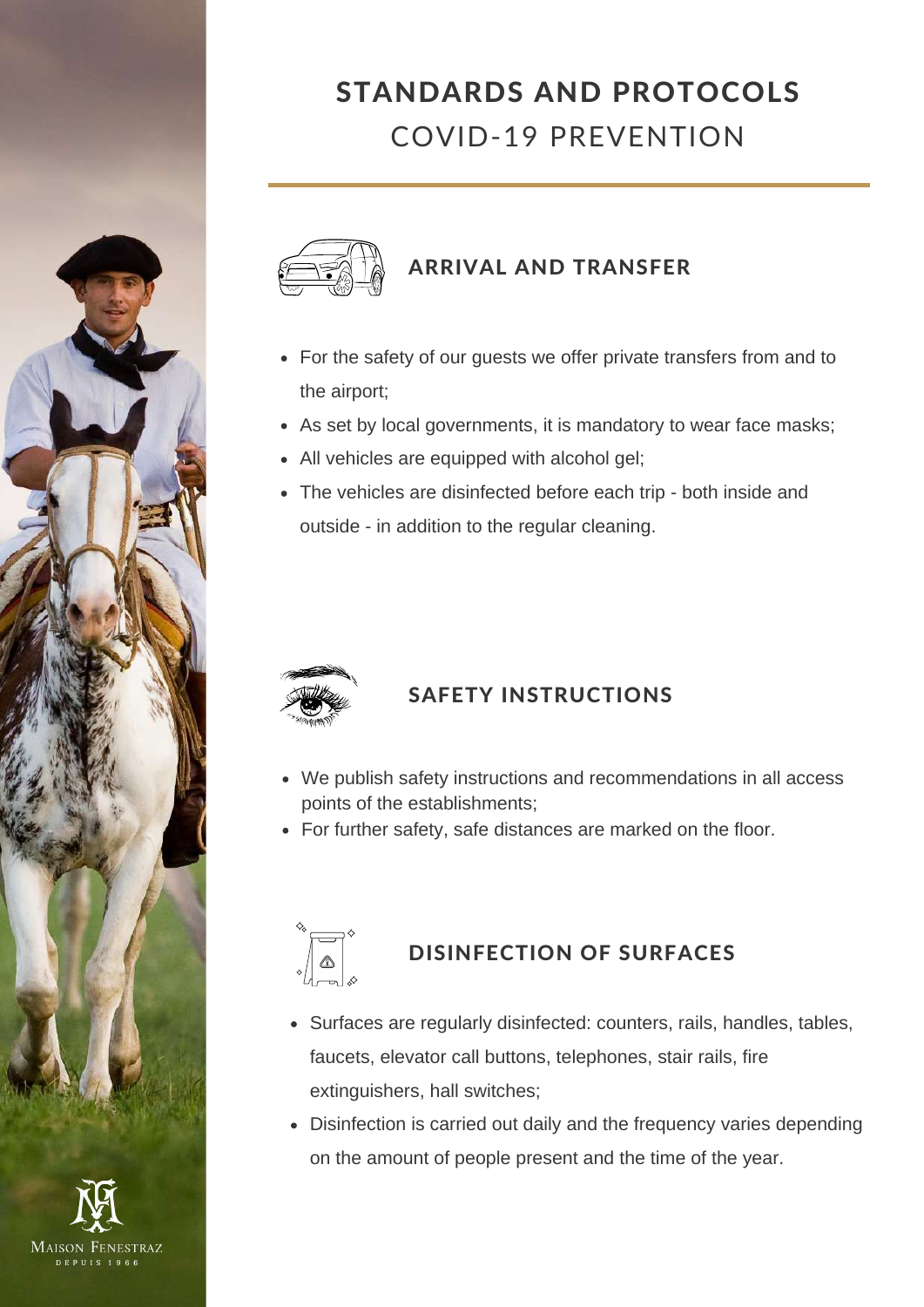



- To ensure optimal hand washing for you and our employees, the supply of hydroalcoholic soaps and gels is checked several times a day;
- Our health protocols are strengthened, our team is trained and applies the correct actions to properly prevent the virus transmission.
- The Maison Fenestraz team commits to wash their hands frequently.

The detail of our reinforced protocol for the hygiene of hands of our employees:

- Before and after handling garbage or waste.
- Before and after eating, handle food.
- After touching public surfaces: counters, handrails, door handles, railings, etc ...
- After handling money, keys, animals, etc ...
- After going to the bathroom.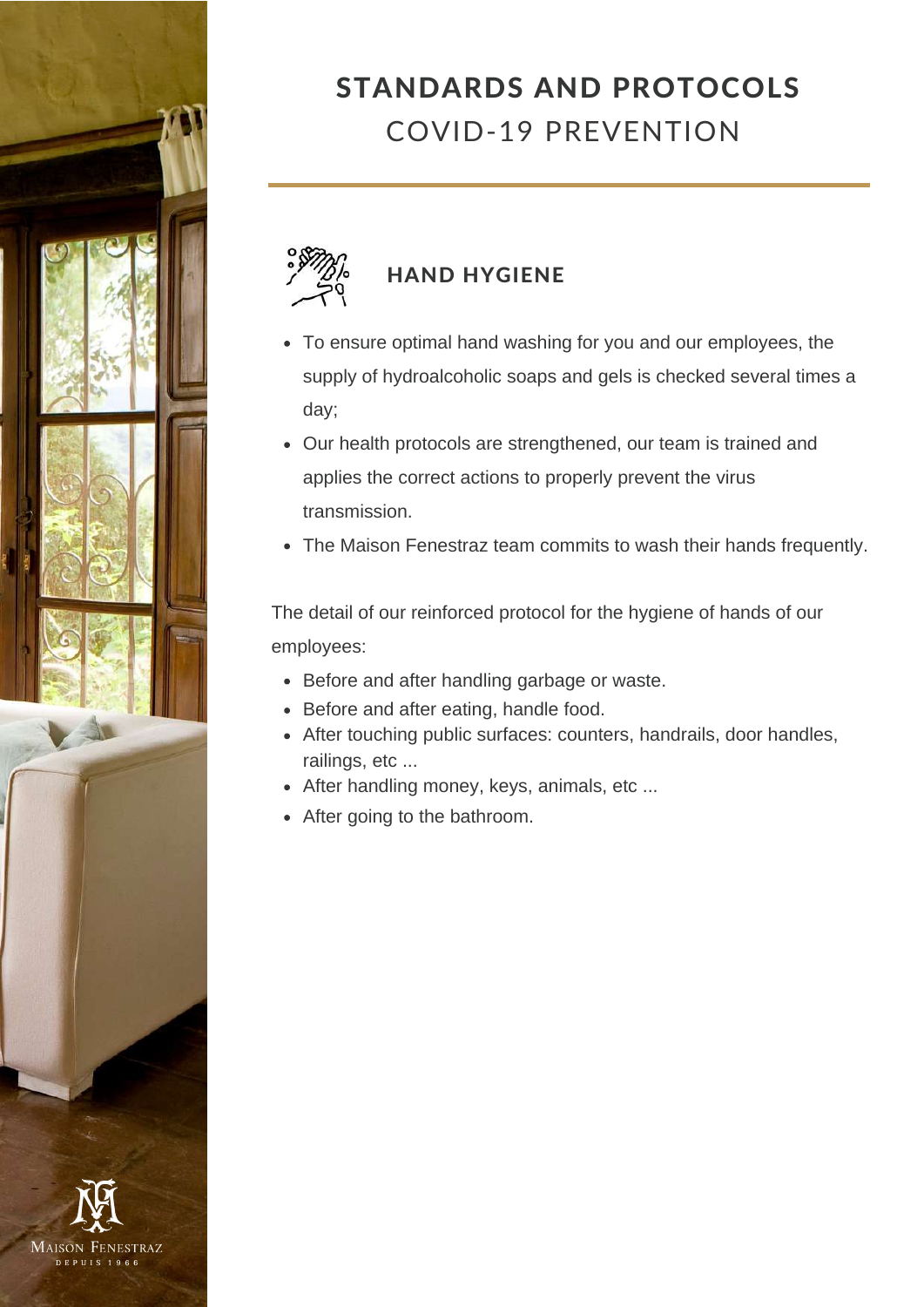



#### COMMON AREAS, LIVING ROOM, BAR

- Tables are located 2 meters away.
- Tables are disinfected with alcohol before and after each use.
- Placemats are washed in the dishwasher after each use.
- Tables are served with disposable gloves.



### **KITCHEN**

- Each employee has working clothes for daily use.
- Employees wear gloves in the kitchen and a disposable mask.
- Gloves are changed each time the cook has to perform a different task.
- Masks are changed everytime employee enter into the kitchen (in the morning and after each break)
- Worktops and ustensils are disinfected before and after each use.
- The use of disposable absorbent paper is preferred for drying surfaces.
- Each employee (cook or not) must wash their hands upon arriving at the establishment and then several times a day, even if they wear gloves all day.